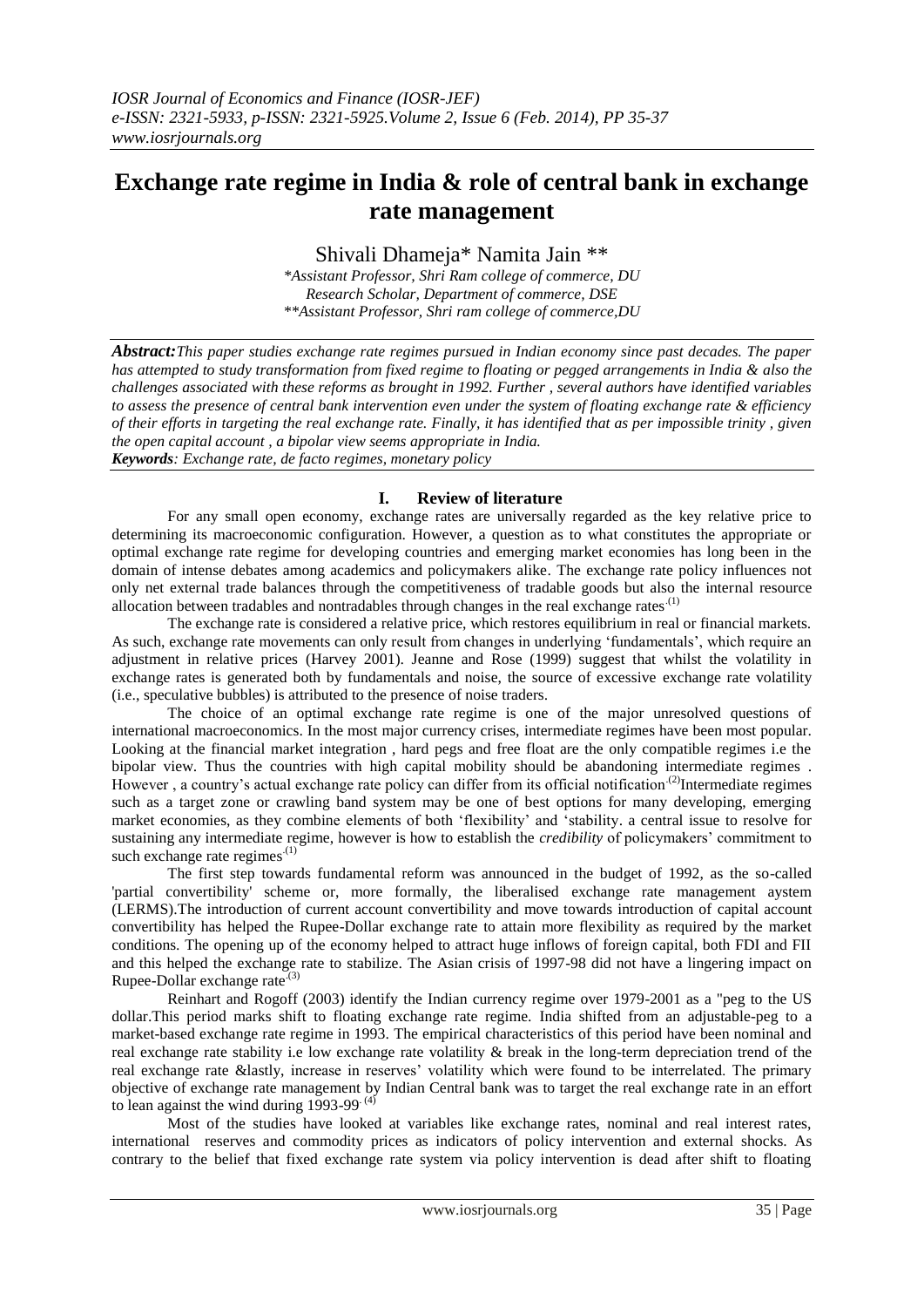system, Calvo& Reinhart(2000) demonstrates that the "float" was extensively managed between 1993 and 1999 to achieve nominal and real exchange rate stability despite a policy ostensibly meant to allow the rupee to float.

The basic choice is between a floating system and some sort of a pegged arrangement. if the choice of a country is a pegged arrangement, then too there are a series of altenatives available which include a single currency peg (the dollar/sterling/any other convertible currency), a basket peg (SDR or specially constituted multi-currency basket), peg to selected economic indicators, etc. It would be impossible under a generalised floating regime for a country endogenously to influence or stabilise entirely the exchange rates of its currency against all major currencies. What can be attempted at best is to moderate the average variation of its currency over time and thus moderate the impact of exchange rate variations originating from exogenous factors on its trade and payments. A single currency peg either to the sterling or the dollar will have the potential to move the rates of the rupee sharply against third currencies along with the peg currency and such movements may not be in accord with the domestic economic and balance of payment needs of India.

The "fear of floating" has been prevalent among emerging market economies (Calvo and Reinhart 2002). Even among the emerging economies of East Asia, many of which managed to stage a quick recovery from the devastating Asian crisis of 1997-98, we find a continuing adherence to the East Asian dollar pegged regimes (McKinnon and Schnabl 2004). Manyemerging economies have, instead, opted to hold large amounts of international reservesfor self-insurance purposes((Jeanne 2007; Miller and Zhang 2007).

Michael DebabrataPatra&SitikanthaPattanaikdeveloped some objective indicators i.e., indices of exchange market pressure, intervention activity and monetary conditions in order to assess the efficacy, in terms of both timing and magnitude, of policy measures in assuaging exchange market pressures& concluded that policy action has been successful in relieving exchange market pressure. (6)

The central banks across the world repeatedly intervene in foreign exchange markets. One of the approaches have been sterilised intervention i.ethe sale or purchase of foreign currency assets, and an open market operation involving the purchase or sale of government securities (in the same size as the first transaction). The open market operation effectively offsets or sterilizes the impact of the intervention on the monetary base. If sterilised intervention is to be made effective in its impact on exchange rate, intervention has to be reinforced bymonetary policy measures.Unsterilised intervention, by causing changes in countries' money supplies, delivers a monetary shock to the exchange rate in much the same manner as monetary policy; in fact, under conditions of perfect substitutibility, monetary policy and unsterilised intervention are undistinguishable in their impact on the exchange rate. Unsterilised intervention is to be regarded as an instrument of monetary policy with no independent power over the foreign exchange market. Investigating whether unsterilised intervention to stabilise the exchange rate is compatible with a regime in which monetary aggregates are used as intermediate targets.(7)

The more the central bank of any country focuses on currency policy, the more it loses monetary autonomy. Countries could attain autonomy in both currency policy as well as monetary policy but only by closing capital account. With a closed capital account , the speculators are not able to move capital across the border. However with a steady increase in openness on the capital account in recent decades, many countries are forced to trade off between having a currency policy and monetary policy autonomy.

Earlier "India had a system of strong capital controls which made it possible for central bank to operate a fixed exchange rate regime & have monetary policy autonomy. India has neither a complete open capital account nor a completely fixed exchange rate. The current framework comprises a pegged exchange rate with extremely low volatility and an effort at monetary policy autonomy  $(7)$ 

Impossible trinity which consists of the assertion that no country can simultaneously have an open capital account, a fixed exchange rate, and monetary policy independence.In the Indian case, a system of strong capital controls backed by the Foreign Exchange Regulation Act (FERA) was present at the outset. This made it possible to have a pegged exchange rate and monetary policy autonomy over the 1973-93 period. Patnaik (2005) shows that there was a loss of monetary policy autonomy in the 1990s<sup>(8)</sup> Resorting to this thesis, it is argued that the only exchange rate regimes that remainviable in an era of free cross-border capital mobility are the two corners positions withinthe trinity, i.e. either pure floating or hard pegs since only two out of the three can be mutually consistent<sup>(1)</sup>

Empirical literature on currency regimes suggests that from August 1991 to June 1995, India"s currency regime is best described as a *de facto* peg to the US dollar, while from then to end 2001 it was a *de facto* crawling peg<sup>(8)</sup>

In India, as in most developing countries, there has been a distinction between the de facto and the de jure currency regime. Patnaik (2003) argues that there is a de facto pegged exchange rate. As is typical with pegged exchange rates, the nominal rupee-dollar exchange rate has had low volatility, while all other measures of the exchange rate have been more volatile. The rupee-dollar spot market is a pegged exchange rate. It is not a floating rate. It is not a random walk. Violations of market efficiency are detected. It may hence be possible for economic agents to form useful predictions of future currency movements. <sup>(9)</sup>